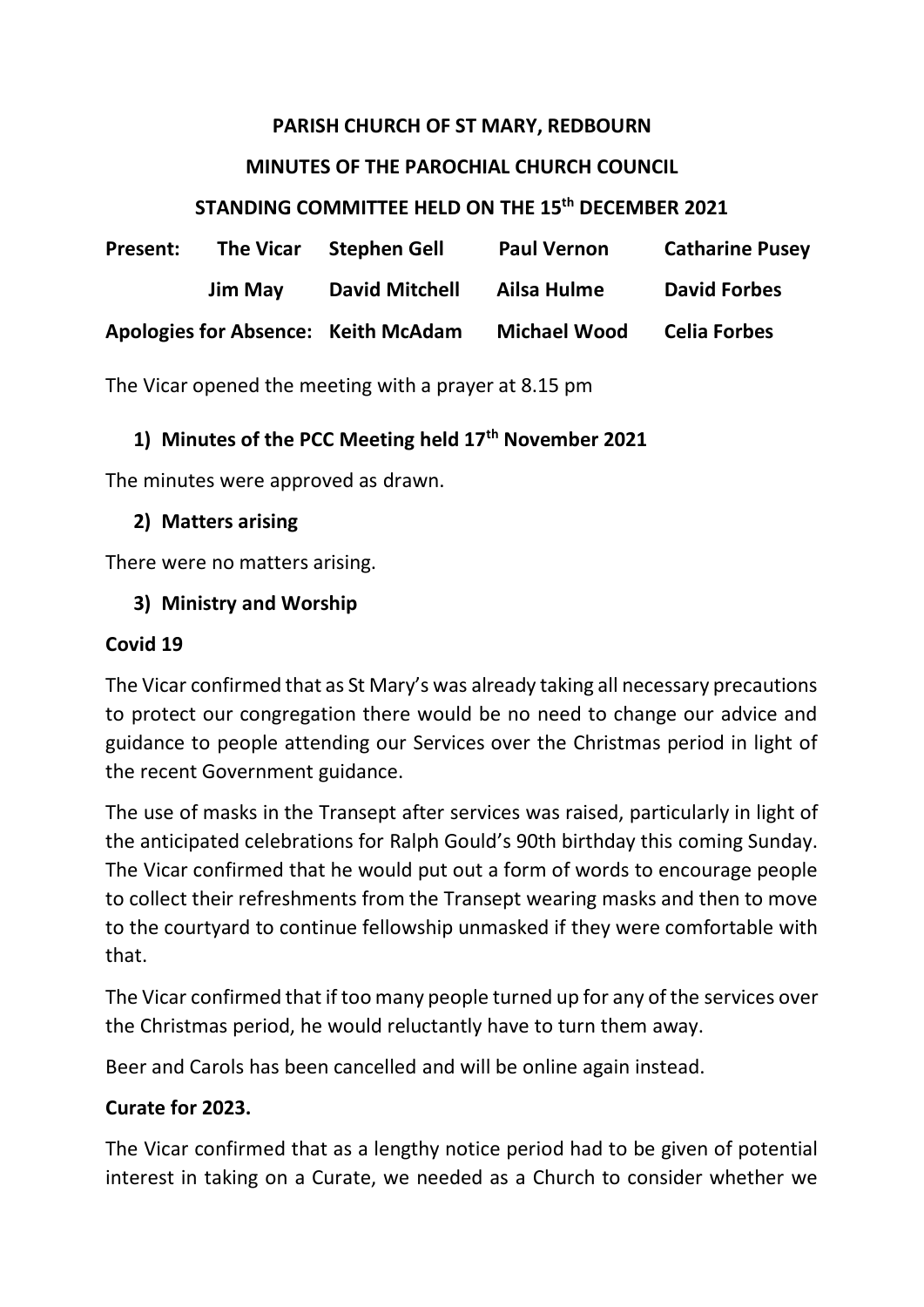wished to make an expression of interest to the Diocese at this point. We have a choice between a Self-Supporting Minister (SSM), and a stipendiary curate. The Vicar confirmed that as we as a Parish had to pay 100% of the housing costs of a stipendiary curate, it had cost us in the region of £60,000.00 to house Tim. Although the length of a Curacy had been shortened to 2 ¾ years, and although St Mary's was a good place for a curate to train, it was agreed that we should express an interest for an SSM only to the Diocese.

## **Sabbatical**

The Vicar had been invited to take a Sabbatical in 2022, and he would like to take advantage of that. The Committee agreed that he richly deserved to take one. He will take it from May to July 2022, and use it for reading; taking a spiritual retreat; completing his Master's Degree; and possibly revisiting Mpwapwa. He thanked the Committee for agreeing to the Sabbatical.

# **4) Finance**

Mike Wood had sent an email to confirm that as a result of transfer of £10,000 from Common Round Funds, we expect to be slightly in credit at the end of the year.

We have a large balance in the current account as a result of donations to the Hamper Fund. Jim May confirmed that there have been some planned giving standing orders cancelled, and the Vicar will encourage people to renew Stewardship Standing Orders rather than pay on the card machine.

# **5) Safeguarding**

A report had been circulated from Jan Lang and Paul Vernon regarding the necessity for more training. All PCC members will need to complete the Fundamentals Course and the Domestic Abuse Awareness Course. Jan will attend the PCC Meeting on the  $12<sup>th</sup>$  January to advise and confirm ways to complete these courses.

# **6) Fabric**

The Architect had carried out the Quinquennial Inspection and his report was awaited. His fee would be in the region of £1,200 and it was suggested that this needed to be accrued in the accounts for next year. The Diocese has sought confirmation of the appointment of our architect and this is in hand.